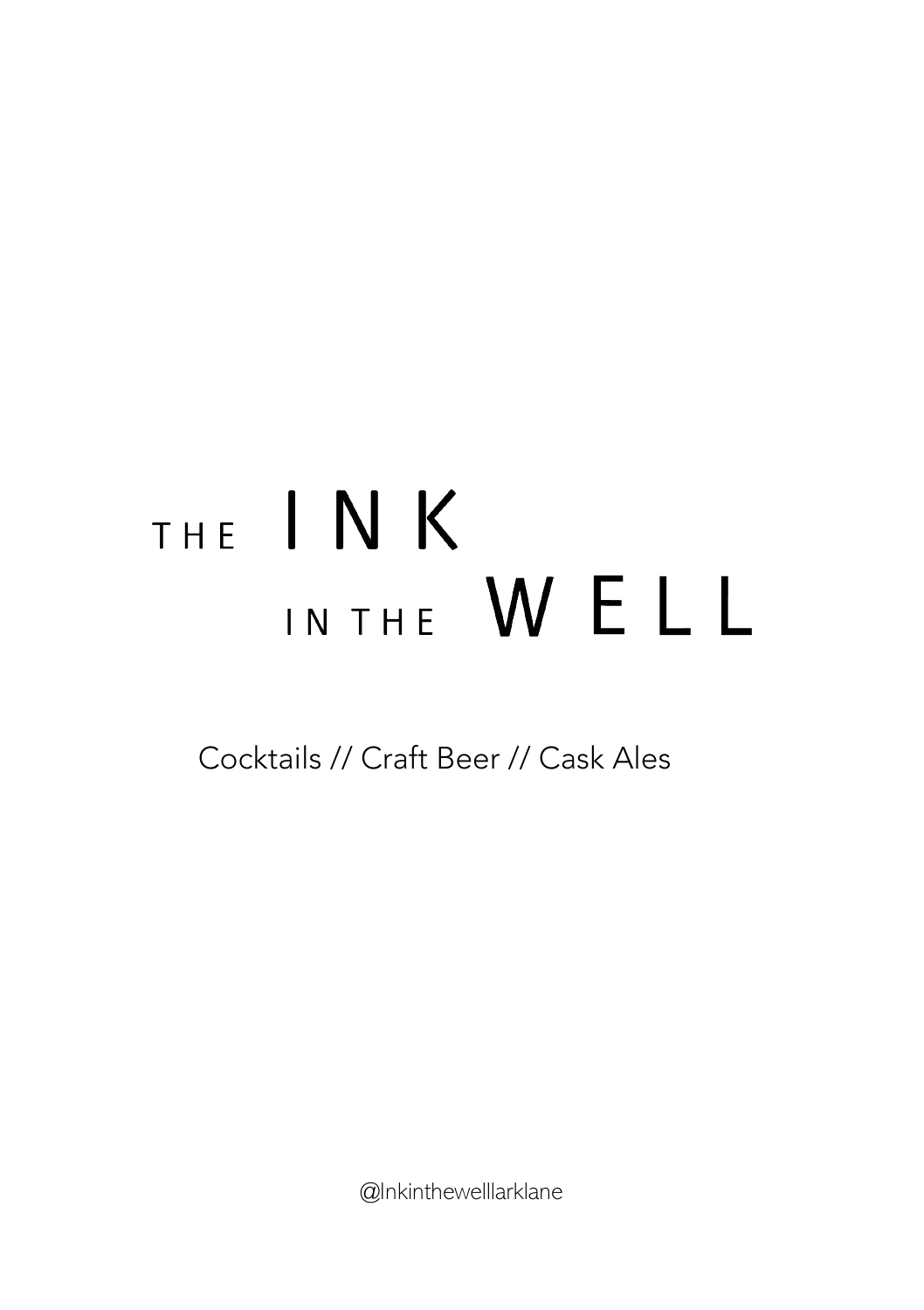#### SIGNATURE COCKTAILS

| Down in Mexico - Tequila, agave, kaffir lime, jalapeno            | £9.2  |
|-------------------------------------------------------------------|-------|
| Golden Hour - Vodka, peach, sauvignon blanc, basil, soda          | £8.7  |
| East of Eden - Gin, blueberries, cointreau, elderflower, prosecco | £9.7  |
| Sweet Thing - Cucumber vodka, mint, blood orange soda             | £9.2  |
| Cherry Blossom - Gin, cherry, ruby vermouth, foam                 | £9.2  |
| King Louie - Vodka, banana liqueur, espresso, hazelnut            | £10.2 |
| In the Orchard - Apple calvados, sour apple, lemon                | £9.2  |
| Smoke + Mirrors - Bourbon, maple syrup, chocolate, smoke          | £10   |
| The Sicilian - Homemade limoncello, prosecco, soda                | £8.2  |
| Grapes of Wrath - Vermouth, peach, grapefruit, prosecco           | £9.2  |

# Fancy a classic cocktail? We can make those too, just give us a shout! Allergen information is available on request!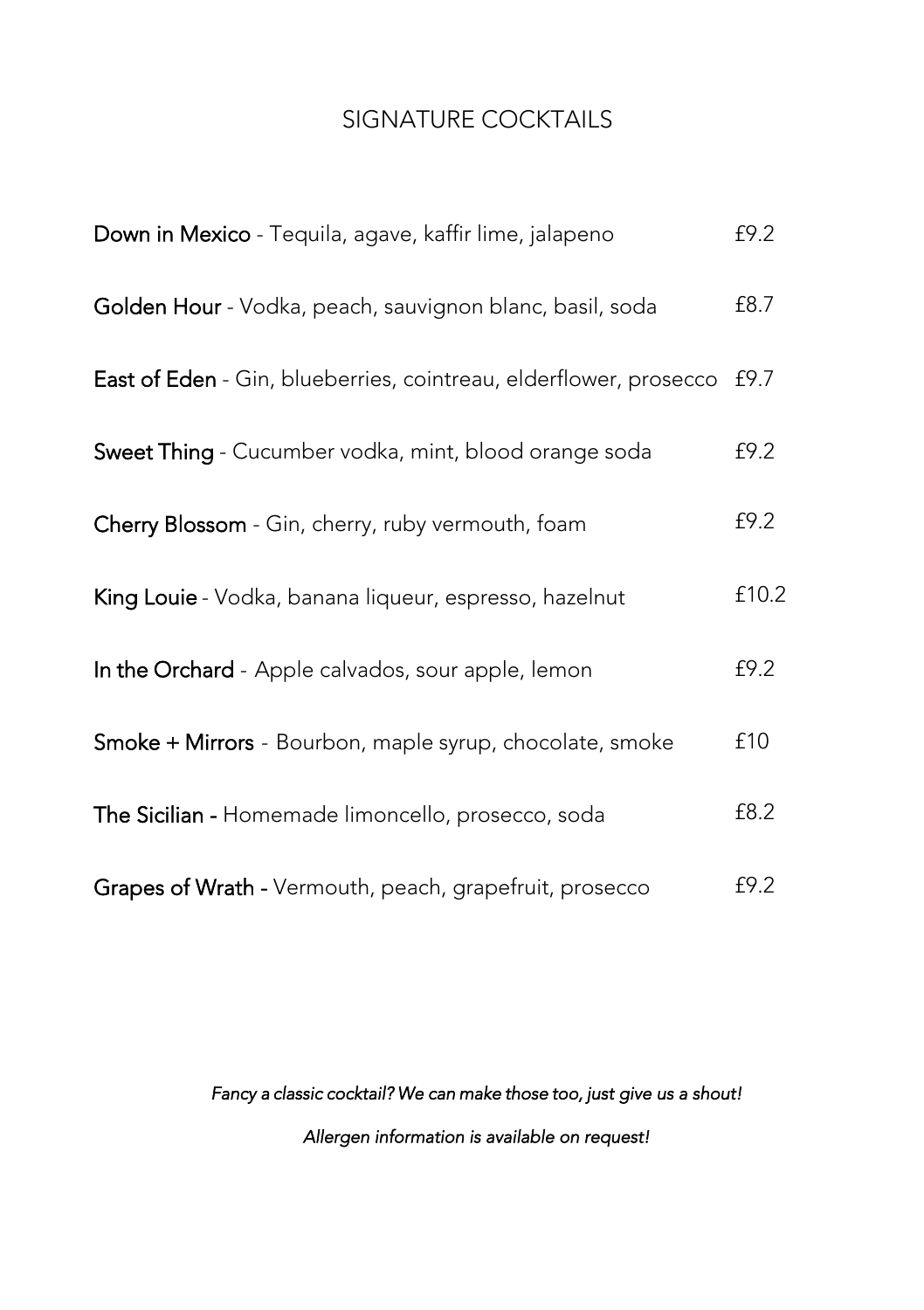# DRAUGHT

#### CASK

Camden Hells £4.8 - 4.6% Camden Pale £4.8 - 4.0% Camden Off-Menu IPA £5.8 - 5.8% Love Lane Lager £5 – 4.4% Love Lane Pale Ale £5 – 4.5% Guinness £4.9 - 4.2% Shindigger Pilsner £5 - 4.6%

White Rat £4 - 4% - our house cask

We rotate fresh cask ales on two of our lines each week, pop up to the bar to see what's on today.

Addlestons Cloudy Cider £4.6 - 5.2%

### BOTTLES & CANS

Peroni £4.4 - 5.1% Mahou £4.7 - 5.5% Alhambra Reserva £6 - 6.4% Paulaner Wheat Beer £6 - 5.5% Daura Damm Gluten Free Lager £4.6 - 5.4% Old Mout Cider £5.1 - 4% Berries and Cherries, Kiwi and Lime

# NO & LOW BOTTLES & CANS

Drynks Smashed Lager, Cider, or Pale Ale £4.5 - 0% Schofferhofer Grapefruit Radler Wheat Beer £4.8 - 2.5%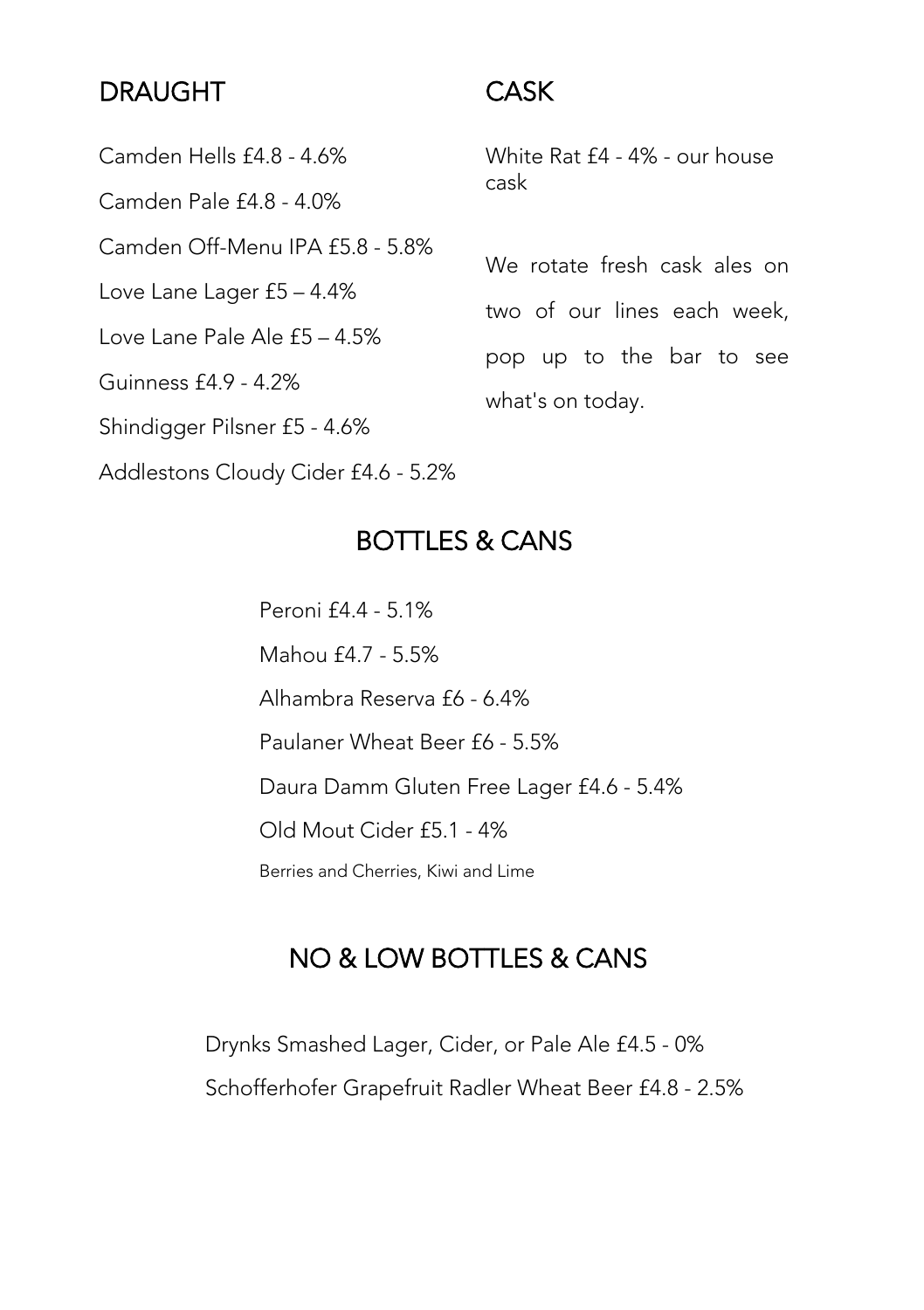175ml // 250ml // Bottle

#### White Wine

Fiori Sul Muro Pinot Grigio - Italy £5.8 // £7.8 // £20

Fat Barrel Sauvignon Blanc – South Africa - £6 // £8 // £21

Willowglen Gewurztraminer Riesling - Australia - £6 // £8 // £21

Bio Bio Organic Chardonnay - Italy - £6.5 // £8.5 // £23

#### Rosé Wine

Fiori Sul Muro Rosato - Italy £5.8 // £7.8 // £20

Cramele Recas Pinot Grigio Rosé - Italy £6 // £8 // £21

Miranda Organic Rosé - Italy £7.5 // £9.5 // £27

#### Red Wine

La Colombe Merlot - France - £5.8 // £7.8 // £20

Altozano Tempranillo Cabernet Sauvignon - Spain - £6 // £8 // £21

3 Passo Rosso - Spain - £7.5 // £9.5 // £27

Fortuna Malbec - Argentina- £6.5 // £8.5 // £23

# Sparkling Wine

Famiglia Botter Prosecco - Italy - £6 // £25

Ca'Selva Organic Prosecco - Italy - £7 // £28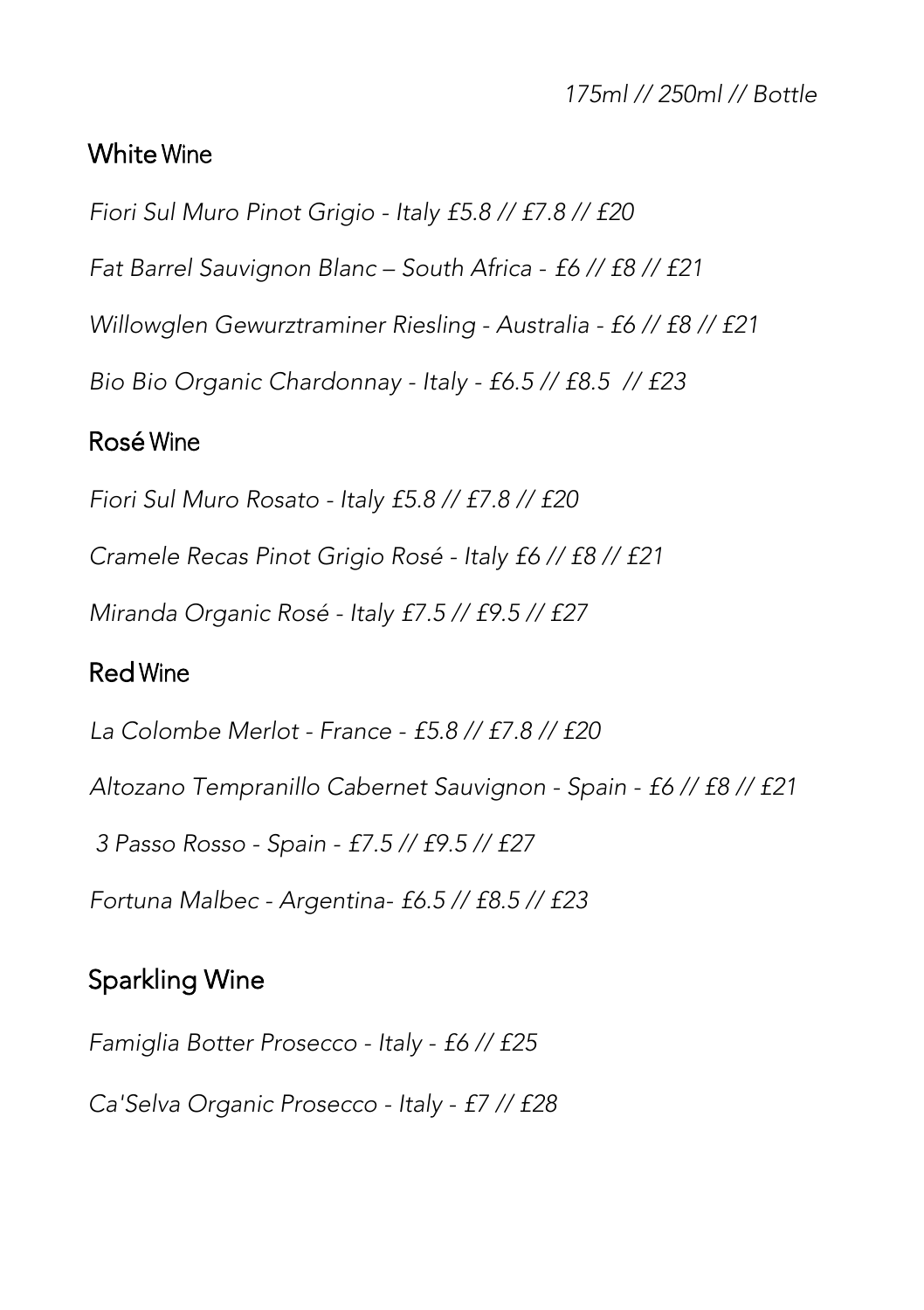#### House Spirits Vodka

Eristoff - £4.3 // £8 Bombay Sapphire - £4.3 // £8 Beefeater Pink Gin - £4.3 // £8 Bacardi - £4.3 // £8 Bacardi Spiced - £4.3 // £8 Bacardi Coconut - £4.3 // £8 Martell VS - £5 // £8.4 Jack Daniels - £4.6 // £8.2 Slane Irish Whiskey - £4.3 // £8 Olmeca Tequila - £4.3 // £8 Disaronno - £4.2 // £8

#### Shots & Liqueurs

Cazcabel Coffee Tequila - £4.3 Cazcabel Honey Tequila - £4.3 Kahlua Coffee Liqueur - £4 Briottet Liqueurs - £3.7 strawb - peach - raspberry Sambucca - £4.2 Jagermeister - £4.2 Homemade Limoncello - £4

Chase Marmalade - £5.3 // £9 Grey Goose - £5.3 // £9 vanilla -citrus - pear - orange Whitley Neil Range - £4.6 // £8.5 rhubarb & ginger - raspberry - blood orange Hendricks - £4.9 // £8.7 Turncoat - £4.9 // £8.7 london dry - sicillian lemon Portobello Road - £4.6 // £8.5 Slingsby Rhubarb - £5.3 // £9 Gin

#### Rum

Goslings Dark Rum - £4.7 // £8.5 Ron Zacapa 23yo Rum - £5 // £10 Wray & Nephew Overproof - £5

### Brandy

Avallen Apple Calvados - £5 // £10 Courvoisier - £4.7 // £8.5

Woodford Reserve - £4.2 // £8.2 Monkey Shoulder - £5 // £10 Balvenie 12 £5.5 - 15yo - £7.5 Nikka from the Barrel - £5.7 // £11 Whisky & Bourbon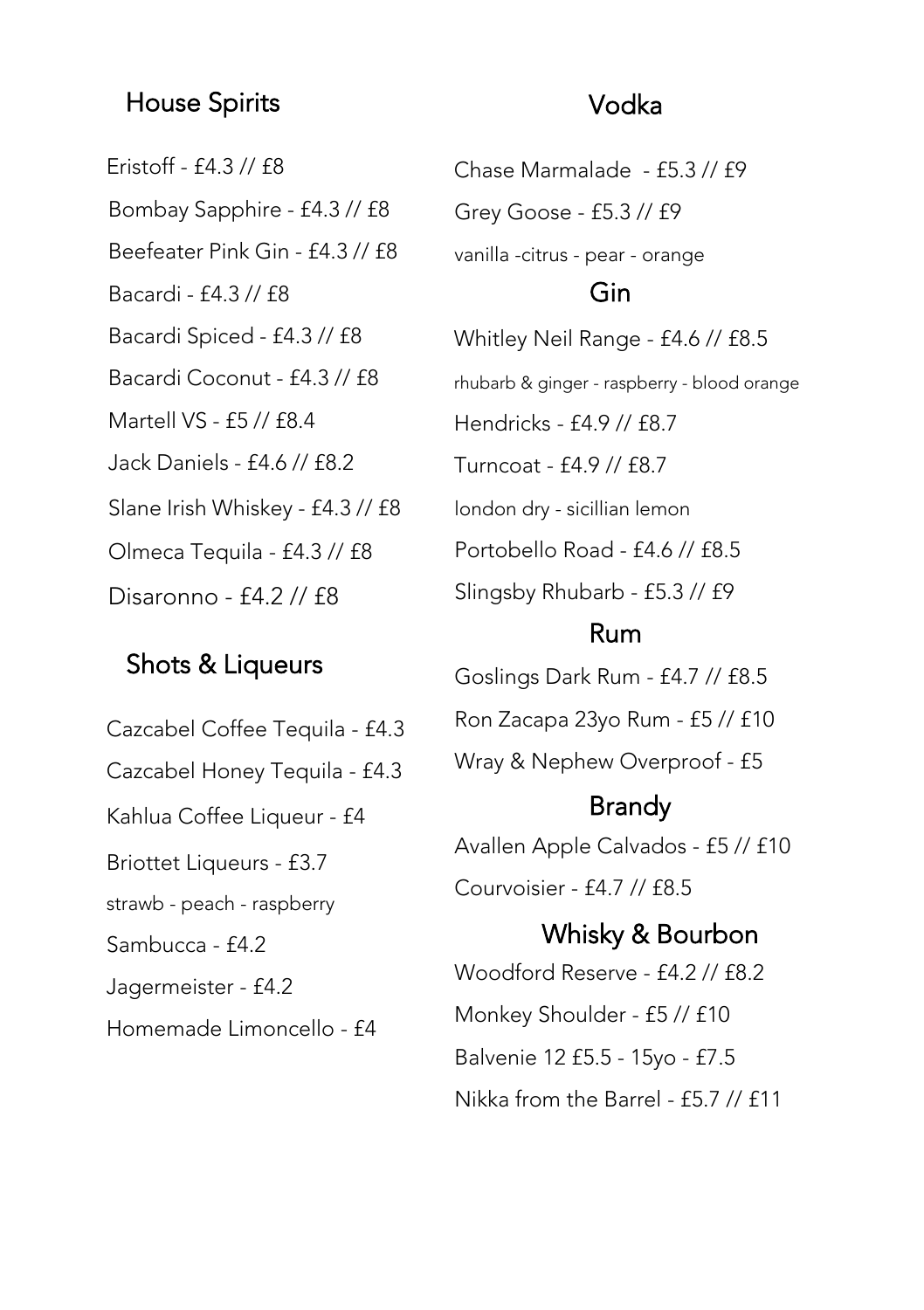# Hot Drinks

Honduran Women's Co-operative home blend; Fairtrade, sustainable + community driven

Espresso - Single £2 // Double £2.2 Macchiato - Single £2.3 // Double £2.5 Cortado - £2.6 Flat White - £2.8 Cappuccino - £3 Latte - £3.2 Americano - £2.8 Add Syrup // +40p Hazelnut, Vanilla, Caramel, Almond

# Teas & Hot Chocolate

All pots of tea are £3 All hot chocolate £3.5 English Breakfast English Breakfast Decaf Earl Grey Chai Milk Chocolate Dark Chocolate White Chocolate

# Soft Drinks

Coke £2.5 Diet Coke £2.5 Lemonade  $f2.5$ 

#### Franklin & Sons £2

Sicilian Lemonade - Indian Tonic - Light Indian Tonic - Elderflower - Mediterranean Tonic - Soda - Ginger Ale - Ginger Beer

Eager Juices £3 Orange - Cranberry - Pineapple - Cloudy Apple - Grapefruit

Belu Still & Sparkling Water 330ml £2 // 750ml £3.50

Soda Folk £3.5 Cream Soda - Cherry Soda